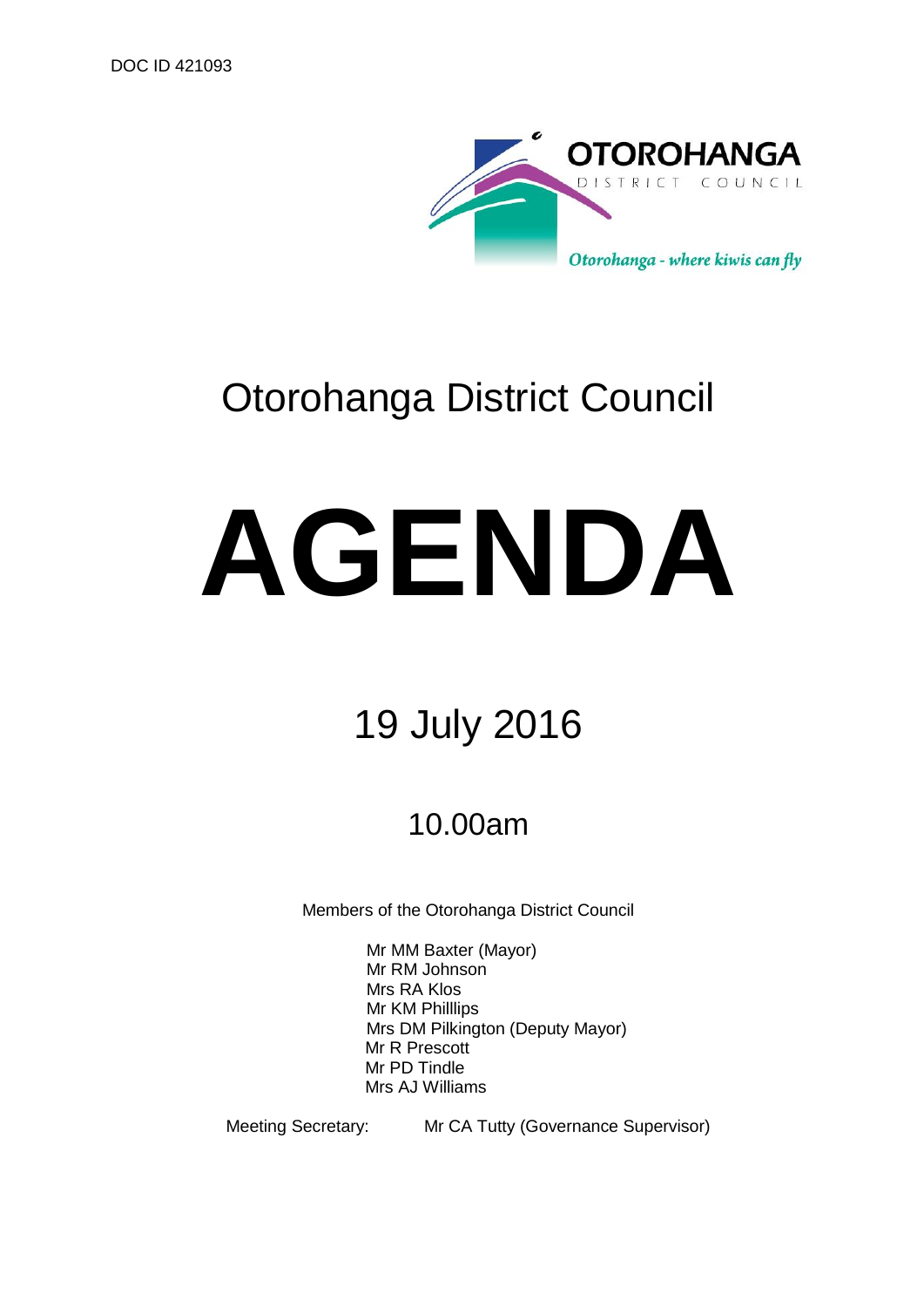## **OTOROHANGA DISTRICT COUNCIL**

19 JULY 2016

Notice is hereby given that an Ordinary meeting of the Otorohanga District Council will be held in the Council Chambers,17 Maniapoto Street, Otorohanga on 19 July 2016 commencing at 10am.

13 July 2016

#### **DC Clibbery CHIEF EXECUTIVE**

## **AGENDA**

### **ORDER OF BUSINESS:**

| <b>ITEM</b>                            | <b>PRECIS</b> |                                                                                            | <b>PAGE</b>    |
|----------------------------------------|---------------|--------------------------------------------------------------------------------------------|----------------|
| <b>PRESENT</b>                         |               |                                                                                            |                |
| IN ATTENDANCE                          |               |                                                                                            |                |
| <b>APOLOGIES</b>                       |               |                                                                                            |                |
| <b>OPENING PRAYER</b>                  |               |                                                                                            |                |
|                                        |               | <b>ITEMS TO BE CONSIDERED IN GENERAL BUSINESS</b>                                          | 1              |
| CONFIRMATION OF MINUTES - 21 JUNE 2016 |               |                                                                                            | 1              |
| <b>MATTERS ARISING</b>                 |               |                                                                                            |                |
| DECLARATION OF INTEREST                |               |                                                                                            |                |
| <b>ITEM 322</b>                        |               | PLANNING REPORT FOR APRIL TO JUNE 2016                                                     |                |
| <b>ITEM 323</b>                        |               | DISTRICT BUILDING CONTROL OFFICERS REPORT FOR<br>APRIL TO JUNE 2016                        | 4              |
| <b>ITEM 324</b>                        |               | ENVIRONMENTAL HEALTH OFFICER/LIQUOR LICENSING<br>INSPECTOR'S REPORT FOR APRIL TO JUNE 2016 | $\overline{7}$ |
| <b>ITEM 325</b>                        |               | ANIMAL CONTROL OFFICERS REPORT FOR APRIL TO<br><b>JUNE 2016</b>                            | 9              |
|                                        |               |                                                                                            |                |

GENERAL 10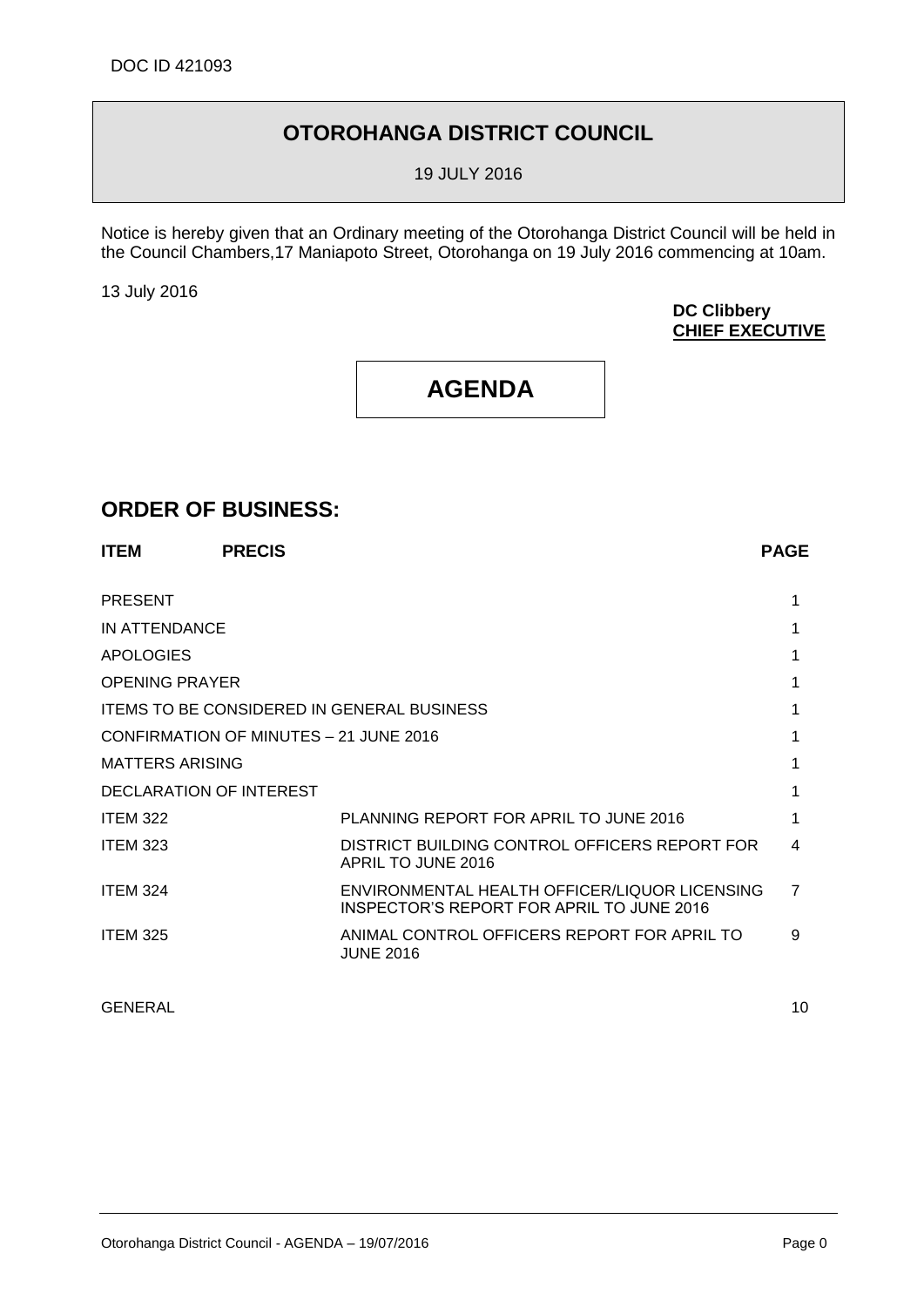#### **PRESENT**

**IN ATTENDANCE**

**APOLOGIES**

#### **OPENING PRAYER**

#### **ITEMS TO BE CONSIDERED IN GENERAL BUSINESS**

#### **CONFIRMATION OF MINUTES – 21 JUNE 2016**

#### **MATTERS ARISING**

#### **DECLARATION OF INTEREST**

Members are reminded of the need to be vigilant to stand aside from decision making when a conflict arises between their role as an elected representative and any private or other external interest they might have.

#### **REPORTS**

**ITEM 322 PLANNING REPORT FOR APRIL TO JUNE 2016**

**To: His Worship the Mayor & Councillors Otorohanga District Council**

**From: Environmental Services Manager**

**Date: 19 July 2016**

#### **Relevant Community Outcomes**

- Manage the natural and physical environment in a sustainable manner
- Protect the special character of our harbours and their catchments
- Recognise the importance of the Districts rural character

#### **Executive Summary**

Reporting on Resource Consents granted under Delegated Authority for the period 1 April to 30 June 2016.

#### **Staff Recommendation**

It is recommended that:

The Planning Report for April to June 2016 be received.

#### **Report Discussion**

During this quarter 26 consents (16 Land Use, 10 Subdivision) were granted under Delegated Authority as set out in the table below. These approvals compare with 11 consents (7 Land Use, 4 Subdivision) granted in the same period last year. There has been very marked increase in consent applications this year. As of 1 July 47 resource applications have been received this year. For the first six months of 2015 only 33 applications were lodged.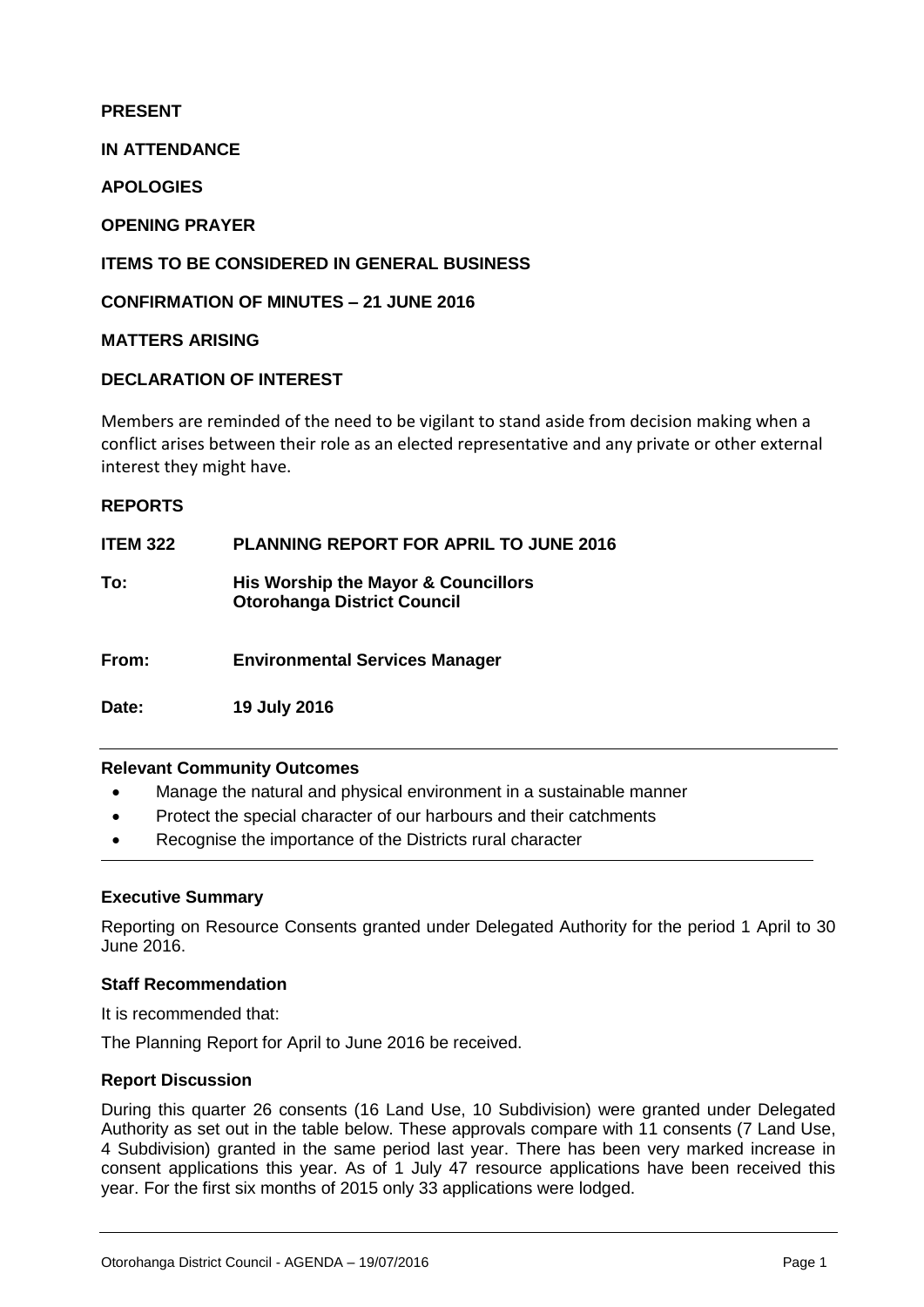#### **Decisions by Ward**

|                   | <b>Land Use</b> | <b>Subdivision</b> |
|-------------------|-----------------|--------------------|
| Wharepuhunga      |                 |                    |
| Kio Kio Korakonui |                 |                    |
| Waipa             |                 |                    |
| Otorohanga        |                 |                    |
| Kawhia Tihiroa    |                 |                    |
| <b>Total</b>      | 16              | 10                 |

#### **AR Loe**

#### **ENVIRONMENTAL SERVICES MANAGER**

#### **Attachments:** Resource Consent Decisions

#### **RESOURCE CONSENT DECISIONS - 1/04/16 TO 30/06/16**

#### **Land Use**

| No | Applicant/Location/Proposal                                        |    |           | O/S Decision |
|----|--------------------------------------------------------------------|----|-----------|--------------|
|    | 160023 MW Rose<br>13 Haerehuka Street                              | LU | <b>PS</b> | GDA 6/04/16  |
|    | Dwelling that encroaches the 3 metre wide Other Yard               |    |           |              |
|    | 160021 Maniapoto Family Violence Intervention Network              | LU | <b>PS</b> | GDA 12/04/16 |
|    | <b>Erect Billboards for Promotional Project</b><br>160022 J Davies | LU | <b>PS</b> | GDA 15/04/16 |
|    | 152 Maukutea Drive, Aotea                                          |    |           |              |
|    | Build a dwelling within 100 m of an archaeological site            |    |           |              |
|    | 160026 Kawhia Community Projects Trust Inc                         | LU | PS        | GDA 26/04/16 |
|    | 141 Jervois Street                                                 |    |           |              |
|    | Pou Maumahara located within the 23m Esplanade Yard setback.       |    |           |              |
|    | 160027 McDonalds Restaurants (NZ) Limited                          | LU | <b>PS</b> | GDA 27/04/16 |
|    | 117 Maniapoto Street                                               |    |           |              |
|    | Proposed outdoor seating area on Pine Street                       |    |           |              |
|    | 160025 L & T Waghorn                                               | LU | <b>PS</b> | GDA 28/04/16 |
|    | 748 Mangaorongo Road                                               |    |           |              |
|    | Build a Dwelling that encroaches the 15m wide Other Yard.          |    |           |              |
|    | 160028 N Turner & C Rush                                           | LU | PS        | GDA 4/05/16  |
|    | 555 Happy Valley Road                                              |    |           |              |
|    | Versatile Barn sited within the 15 metre wide Other Yard.          |    |           |              |
|    | 150035 Tait Investment Trust                                       | LU | <b>PS</b> | GDA 6/05/16  |
|    | State Highway 31 Kawhia Road                                       |    |           |              |
|    | Establish a Landfill Site.                                         |    |           |              |
|    | 160024 Waratah Farms Limited                                       | LU | <b>PS</b> | GDA 18/05/16 |
|    | 1035 Ormsby Road                                                   |    |           |              |
|    | Operate an Organic Composting and Vermiculture Facility            |    |           |              |
|    | 160033 SBJ Hudson                                                  | LU | PS        | GDA 18/05/16 |
|    | 990 Te Kawa Road                                                   |    |           |              |
|    | Retrospective application for Carport sited in the front yard      |    |           |              |
|    | 160031 O Wilson & M Salle                                          | LU | PS        | GDA 19/05/16 |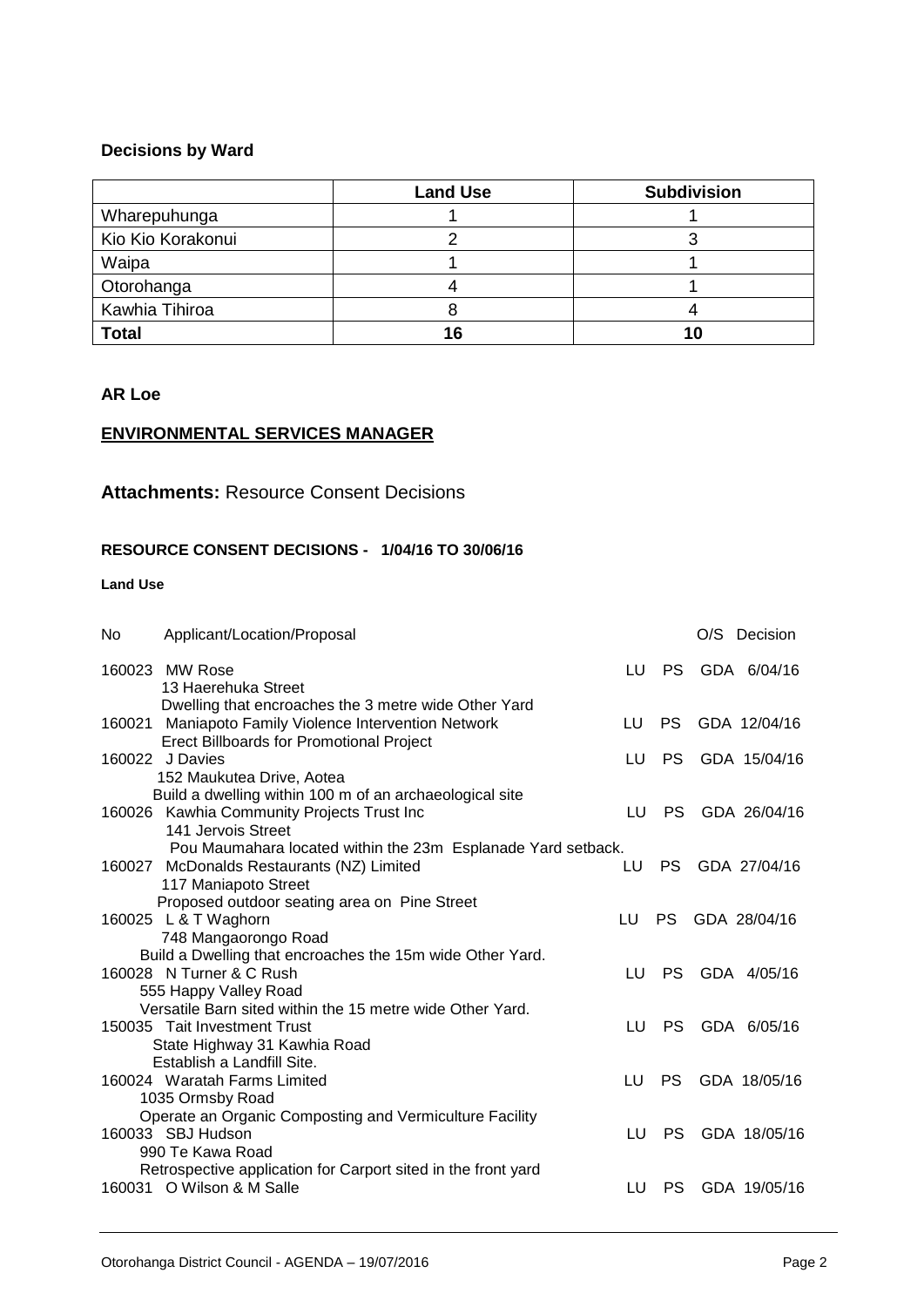|                    | 7 Sunset Close<br>Retaining wall and Earthworks in the Urban Services Effects Area               |           |           |             |                  |
|--------------------|--------------------------------------------------------------------------------------------------|-----------|-----------|-------------|------------------|
|                    | 160030 DA Maddern                                                                                | LU        | <b>PS</b> |             | GDA 24/05/16     |
|                    | 71 Cooper Drive                                                                                  |           |           |             |                  |
|                    | Build a garage within the 3 metre wide other yard<br>160038 K Tyler & J Kettle                   | LU        | PS.       |             | GDA 31/05/16     |
|                    | 370 Newman Road                                                                                  |           |           |             |                  |
|                    | Build a garage within the 15 metre wide Other Yard.                                              |           |           |             |                  |
|                    | 160034 Andrew Haswell                                                                            | LU.       | <b>PS</b> |             | GDA 1/06/16      |
|                    | 78 Whawharua Rd                                                                                  |           |           |             |                  |
|                    | Build an implement shed within the 15 metre wide Other Yard.<br>160013 RJ Warburton Family Trust | LU        | <b>PS</b> |             | GDA 3/06/16      |
|                    | 142 Kaora Street                                                                                 |           |           |             |                  |
|                    | Build a Dwelling within 100 metres of an Archaeological Site                                     |           |           |             |                  |
|                    | 160039 J and J Clark                                                                             | LU        | PS.       |             | GDA 23/06/16     |
|                    | 29 Jervois Street                                                                                |           |           |             |                  |
|                    | Extension to shop                                                                                |           |           |             |                  |
|                    | Total for Land Use                                                                               |           |           | 16 consents |                  |
| <b>Subdivision</b> |                                                                                                  |           |           |             |                  |
|                    |                                                                                                  |           |           |             |                  |
| No.                | Applicant/Location/Proposal                                                                      |           |           |             | O/S Decision     |
|                    | 160017 Coull Farms Limited                                                                       | SB.       | <b>PS</b> |             | GDA 6/04/16      |
|                    | 18 Haurua Road                                                                                   |           |           |             |                  |
|                    | Create one additional rural lot                                                                  |           |           |             |                  |
|                    | 160020 John Clark Contracting Ltd<br>Kio Kio Station Road                                        | <b>SB</b> | <b>PS</b> |             | GDA 6/04/16      |
|                    | Create one additional rural lot                                                                  |           |           |             |                  |
|                    | 160018 Geryha Limited                                                                            | SB.       | PS -      |             | GDA 4/05/16      |
|                    | 485 Te Tahi Road                                                                                 |           |           |             |                  |
|                    | Change the Conditions and Extend the Timeframe of RM100058                                       |           |           |             |                  |
|                    | 160029 Housing New Zealand Corporation                                                           | <b>SB</b> |           |             | ARL GDA 4/05/16  |
|                    | 56 Phillips Avenue<br>S348 Application for ROW over Lots 5, 6 DP 27430                           |           |           |             |                  |
|                    | 160032 RW & D Vincent                                                                            | SB.       | <b>PS</b> |             | GDA 30/05/16     |
|                    | 144 Seafund Road                                                                                 |           |           |             |                  |
|                    | Create one additional lot                                                                        |           |           |             |                  |
|                    | 160035 RM & JD Fitzgerald                                                                        | SВ        | PS.       |             | GDA 31/05/16     |
|                    | 783 Ngahape Road<br>Create one additional lot                                                    |           |           |             |                  |
|                    | 160036 Brent Pevreal Trustees Ltd                                                                | SB.       | PS -      |             | GDA 16/06/16     |
|                    | 14 Te Kawa Road                                                                                  |           |           |             |                  |
|                    | <b>Boundary Relocation</b>                                                                       |           |           |             |                  |
| 160040             | JT Porima and LC Morris-Porima                                                                   | SB.       | PS.       |             | GDA 22/06/16     |
|                    | 5155 State Highway 31 Kawhia Road                                                                |           |           |             |                  |
| 160041             | <b>Boundary Relocation</b><br>Allan Harnett Farms Ltd                                            | SB.       | PS        |             | GDA 30/06/16     |
|                    | 399 Lurman Road                                                                                  |           |           |             |                  |
|                    | <b>Boundary Relocation</b>                                                                       |           |           |             |                  |
|                    | 160042 ME and WS Graham                                                                          | SB        |           |             | ARL GDA 30/06/16 |
|                    | 94 Tapuae Road                                                                                   |           |           |             |                  |
|                    | <b>Boundary Relocation</b>                                                                       |           |           |             |                  |
|                    | Total for Subdivision<br>10 consents                                                             |           |           |             |                  |
| <b>Grand Total</b> | 26 consents listed                                                                               |           |           |             |                  |
|                    |                                                                                                  |           |           |             |                  |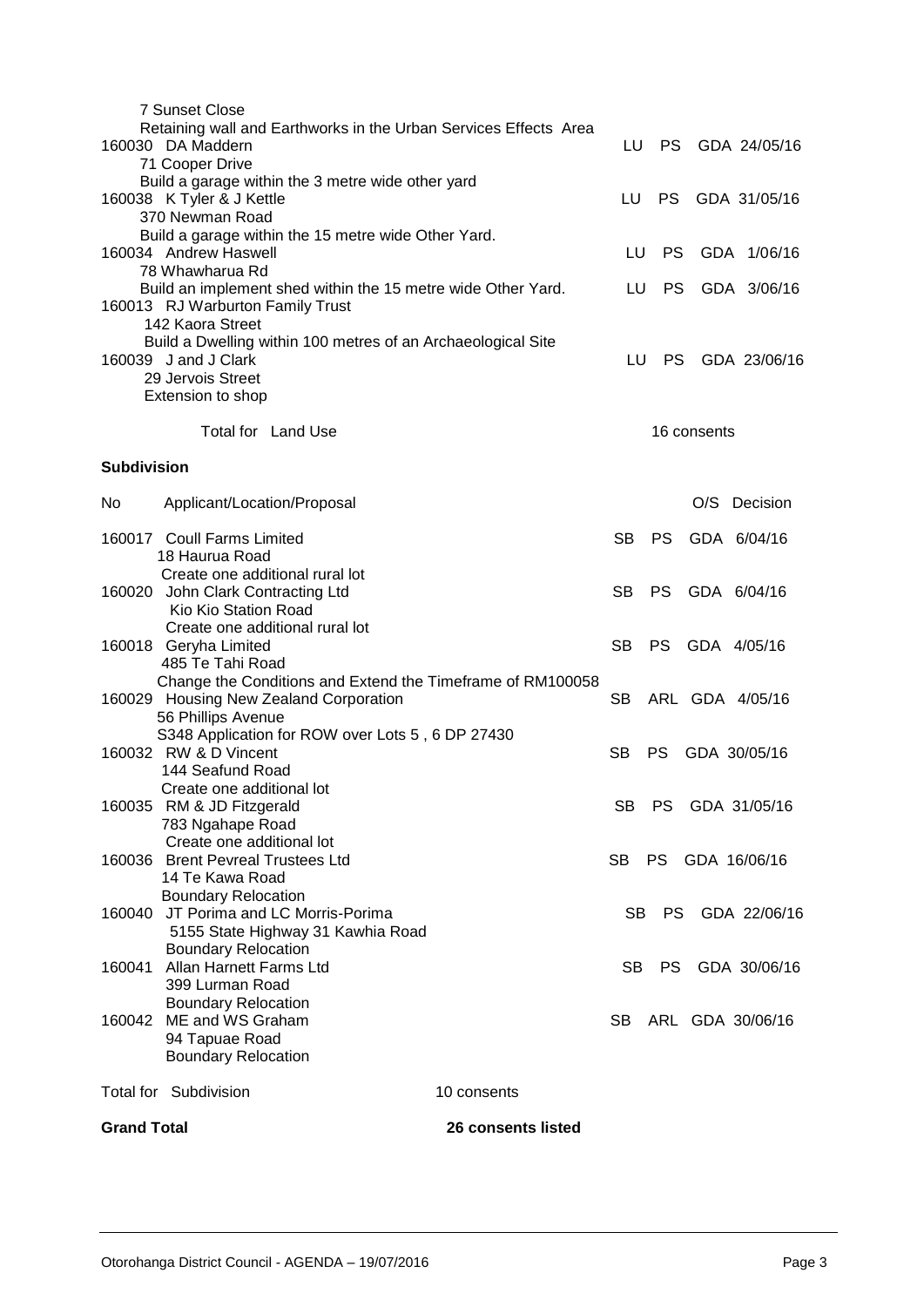## **ITEM 323 DISTRICT BUILDING CONTROL OFFICERS REPORT FOR APRIL TO JUNE 2016**

**To: His Worship the Mayor & Councillors Otorohanga District Council**

**From: District Building Control Officer**

**Date: 19 July 2016**

#### **Relevant Community Outcomes**

Ensure services and facilities meet the needs of the Community

#### **Executive Summary**

A report on building control statistics covering the period from 1 April to 30 June 2016.

#### **Staff Recommendation**

It is recommended that:

The District Building Control Officer's report for the period 1 April to 30 June 2016 be received.

#### **Report Discussion**

#### **Building Consents Issued from 1 April to 30 June 2016**

| <b>Type of Work</b>                                                 | 2016 | <b>\$Value of Work</b> | 2015             | \$Value of Work |
|---------------------------------------------------------------------|------|------------------------|------------------|-----------------|
| <b>Dwellings</b>                                                    | 8    | 1,791,000              | 11               | 2,349,000       |
| <b>Other Residential</b><br><b>Alterations, Garages, Fireplaces</b> | 49   | 1,027,547              | 27               | 326,400         |
| <b>Farm Buildings</b><br>Dairy Sheds, Barns, Sheds                  | 15   | 484,183                | 23               | 1,837,499       |
| <b>Commercial, Education</b><br><b>Infrastructure</b>               | 4    | 1,731,500              | $\boldsymbol{4}$ | 563,000         |
| <b>Demolition</b>                                                   | 3    | 21,500                 | 0                |                 |
| <b>Total consents issued</b>                                        | 79   | 5,055,730              | 65               | 4,275,899       |
|                                                                     |      |                        |                  |                 |
| <b>Applications received</b>                                        | 72   | 4,025,191              | 61               | 4,568,142       |
|                                                                     |      |                        |                  |                 |
| <b>CCC's Issued</b>                                                 | 89   |                        | 54               |                 |

#### **G Phillips DISTRICT BUILDING CONTROL OFFICER**

**Attachment: Building Consents Issued Summary of Building Consents Issued for 1/04/16 to 30/06/16**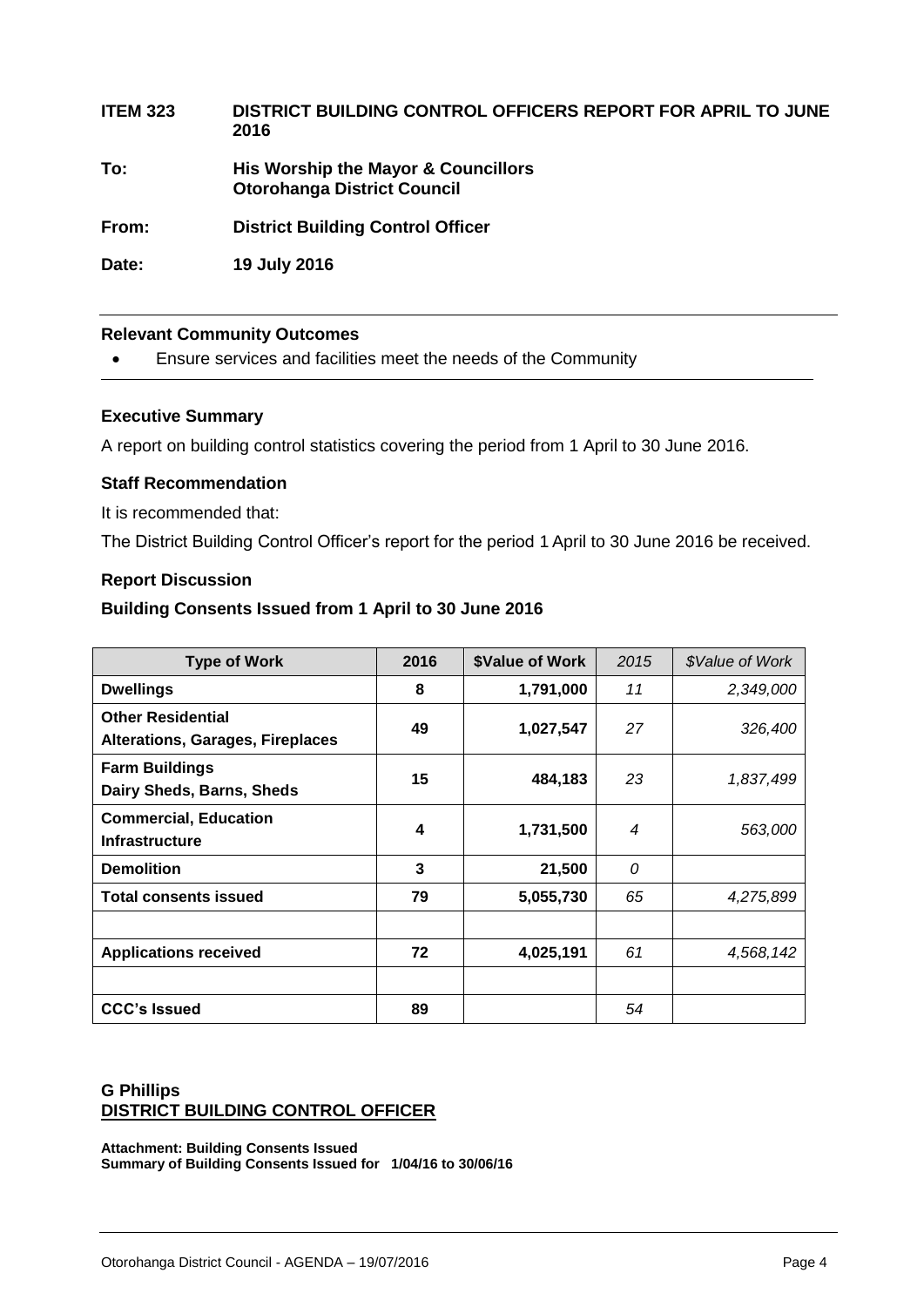#### **Applicant Location Project Value**

| E Sylvian                         | 2 Cruden Avenue       | Demolish Carport                     | 500       |
|-----------------------------------|-----------------------|--------------------------------------|-----------|
| W & J Dalziel                     | 134 Hanning Road      | Residential dwelling                 | 420,000   |
| Nick Heppenstall Drafting         | 55 Haerehuka St       | Alterations and addition to dwelling | 150,000   |
| <b>Pratts Plumbing</b>            | 1291 Wharepuhunga Rd  | Kent Kiwi Rad Woodfire               | 4,000     |
| Kawhia Community Projects         | Omimiti Reserve       | Installation of carved Pou           | 40,000    |
| Cricklewood Farms Ltd             | Te Kanawa St          | Upgrade extend service station       | 1,650,000 |
| Te Kuiti & Otorohanga Plumbing    | 122 Otoru Road        | Installation of new woodfire         | 4,000     |
| Versatile Homes & Building        | 65A Ormsby Road       | Double garage                        | 130,670   |
| Agbuild Ltd                       | 105 Bush Road         | Stable block                         | 45,000    |
| Otorohanga Plumbing & Gas         | 404 Te Raumauku Road  | Installation of new woodfire         | 4,000     |
| <b>Pratts Plumbing</b>            | 237 Maniapoto St      | Kent fireplace                       | 5,000     |
| GB Hartman                        | 18 Spicer Road        | Installation of wood burner.         | 4,000     |
| Nick Heppenstall Drafting         | 13 Haerehuka Street   | Three bedroom house                  | 376,000   |
| Latitude Homes                    | 992 Te Kawa Road      | <b>Residential Dwelling</b>          | 227,000   |
| <b>Broomfield Construction</b>    | 2035 Waipapa Road     | Three bedroom dwelling               | 180,000   |
| ZB Homes Ltd                      | 54B Turongo Street    | Three bedroom dwelling               | 199,000   |
| ZB Homes Ltd                      | <b>7 Sunset Close</b> | Three bedroom dwelling               | 199,000   |
| Millin and Blake Building         | 3 Puketarata Road     | Relocate 2nd hand dwelling           | 110,000   |
| Waikato Hunt                      | 661 Ngaroma Road      | Marquee for event                    | 1,500     |
| Hurley Farm Ltd                   | 492 Mangaorongo Road  | 4 Bay Lean-To Farm Shed              | 23,900    |
| Stihl Shop Te Awamutu             | 74 Turoto Road        | Install Firenzo fireplace            | 5,000     |
| Goldpine Barns                    | 162 Wharepuhunga Rd   | Garage and storage barn              | 60,000    |
| Mark Lewis Plumbing               | 137 Ellis Road        | Install new woodburner               | 5,000     |
| RL & J Ramsey                     | 1160 Wharepuhunga Rd  | Relocate building to new site        | 5,000     |
| <b>Mudford Farms Ltd</b>          | 1891 Otorohanga Road  | Calf Shed                            | 51,750    |
| Juno Ngaroma Farm Ltd             | 230 Tolley Road       | Farm shed                            | 26,625    |
| Nick Heppenstall Drafting         | 235 Old Te Kuiti Road | Addition to existing house           | 10,000    |
| <b>Pratts Plumbing</b>            | 461 Rangiatea Road    | Woodsman Inbuilt fireplace           | 5,000     |
| Versatile Homes & Building        | 121 Main North Road   | Garage                               | 12,999    |
| C Stevenson                       | 112 Bayley Road       | Install woodburner                   | 4,846     |
| J Rothery                         | 49 Phillips Avenue    | Installation of new wood fire.       | 4,000     |
| Murray Bell Builders Ltd          | 71 Mountain View Rd   | Replace existing retaining wall      | 6,000     |
| MN Sandy                          | 85 Hanning Road       | Adding two bays to existing shed     | 12,500    |
| Nick Heppenstall Drafting         | 131 Honikiwi Road     | Relocation of house 4 bedroom        | 80,000    |
| Singleton and Hansen              | 1061 Harbour Road     | Install inbuilt fireplace            | 4,000     |
| <b>HCL Construction</b>           | 71 Cooper Drive       | Garage                               | 34,000    |
| <b>Pratts Plumbing</b>            | 114 Wall Road         | Installing Woodsman fireplace        | 4,000     |
| NJ & J Collins Family Trust       | 86 Haerehuka Street   | Carport                              | 10,000    |
| DK & B Philip                     | 63 Main North Road    | Installation of new woodfire         | 10,000    |
| <b>Williams Family Trust</b>      | 18 Huiputea Drive     | Demolition of bakery building        | 20,000    |
| MJ Bell                           | 144 Ouruwhero Road    | Install a Marshall Heating unit      | 20,000    |
| MF Wilson                         | 3414 State Highway 31 | Implement shed                       | 10,000    |
| Te Timatanga Property Mgmnt       | 318 Rosamond Terrace  | Removal of Block F(Hall)             | 1000      |
| OM Levy                           | 72 Old Te Kuiti Road  | Masport fireplace                    | 4,000     |
| Skyline Buildings Hamilton        | 160 Ormsby Road       | Erect carport                        | 5,937     |
| Te Kuiti & Otorohanga Plumbing    | 598 Mangaorongo Rd    | Installation of new woodfire         | 4,000     |
| D F McPhee                        | 52 Puketawai Road     | Install free standing fire           | 3,700     |
| Te Kuiti & Otorohanga Plumbing    | 689 Otewa Road        | Installation of Woodfire             | 4,000     |
| TH Fare Jnr                       | 1043 Ngahape Road     | Install a Masport fireplace          | 5,000     |
| JA & MM Roberts                   | 111 Ellis Road        | New Swimming Pool                    | 48,000    |
| AJ Haswell                        | 78 Whawharua Road     | <b>Implement Shed</b>                | 39,000    |
| LR Holland-Shaw                   | 646 Bayley Road       | Woodburner fireplace                 | 4,000     |
| <b>BP Draper</b>                  | 11 Hillcrest Avenue   | Addition of ensuite                  | 8,000     |
| Mark Lewis Plumbing & Gas         | 1 Frederick Street    | Install new wood burner              | 5,000     |
| <b>B</b> Doig                     | 99 Te Kawa Road       | New Log Fire<br>4,000                |           |
| <b>Waikato Construction Mgmnt</b> | 826 Wharepuhunga Rd   | Calf shed                            | 65,000    |
| IW & A Bain                       | 602 State Highway 3   | Lean to barn<br>11,000               |           |
| Skyline Buildings Hamilton        | 370 Newman Road       | Garage                               | 28,094    |
| <b>KM Queenin</b>                 | 734 Mangaorongo Rd    | Metro fireplace<br>2,300             |           |
| Pinenui Farms Ltd                 | 222 Lethbridge Road   | Install Freestanding Fireplace       | 4,000     |
| Ross & Janine Dockery             | 5155 State Highway 31 | New Fire Place                       | 4,000     |
| J & J Clark Ltd                   | 29 Jervois Street     | Alteration to shop<br>40,000         |           |
| Stihl Shop                        | 687 Mangawhio Road    | Firenzo fireplace<br>4,000           |           |
| O'Neill Engineering Limited       | Otewa Road            | 4 Bay gable Shed<br>46,000           |           |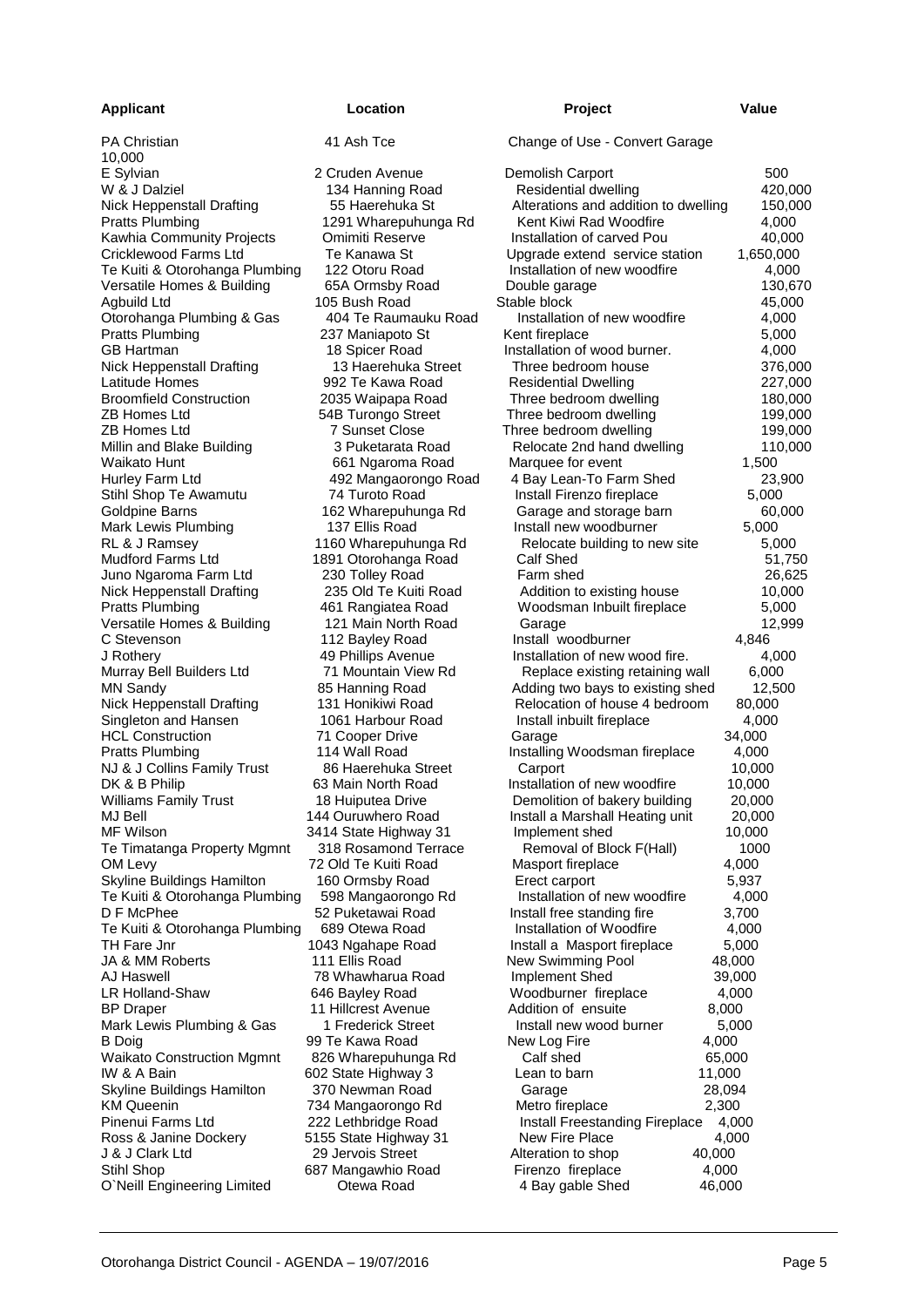| Shane Smith Builders Ltd       | 398 State Highway 3  | Four Bay Implement Shed             | 50,000  |
|--------------------------------|----------------------|-------------------------------------|---------|
| Duck Rock Farm 2015 Ltd        | 368 370 Bayley Road  | Install a woodburner                | 4,000   |
| Te Kuiti & Otorohanga Plumbing | 130 Hikurangi Road   | Install new Woodfire                | 5,000   |
| Pratts Plumbing                | 37 Haerehuka Street  | Kent Inbuilt Woodburner             | 5,000   |
| GM & A McIvor                  | 1099 Ngahape Road,   | Extend kitchen and dining area      | 300,000 |
| Te Kuiti & Otorohanga Plumbing | 30 Turongo Street    | Installation of Woodfire            | 4,000   |
| Te Kuiti & Otorohanga Plumbing | 61 Barber Road       | Installation woodburner and wetback | 5,000   |
| <b>PB</b> Griffin              | 759 Puketarata Road  | Archaola Shelter                    | 13,408  |
| Singleton and Hansen           | 46 Te Rauamoa Road   | Metro Fireplace                     | 4,000   |
| Woolley Farm Ltd               | 117 Mangamahoe Road  | Goldpine 5 bay shed                 | 25,000  |
| Woolley Farm Ltd               | 117 Mangamahoe Road  | Metro fireplace                     | 4,000   |
| Mark Lewis Plumbing & Gas      | 179 Mangaorongo Road | Install fireplace                   | 5,000   |
| LA Walker                      | 152 Mangati Road     | Woodburner fireplace                | 3.000   |
| MJ Barrie & KA Flay            | 136 Cooper Drive     | Kent fire place                     | 5,000   |
|                                |                      |                                     |         |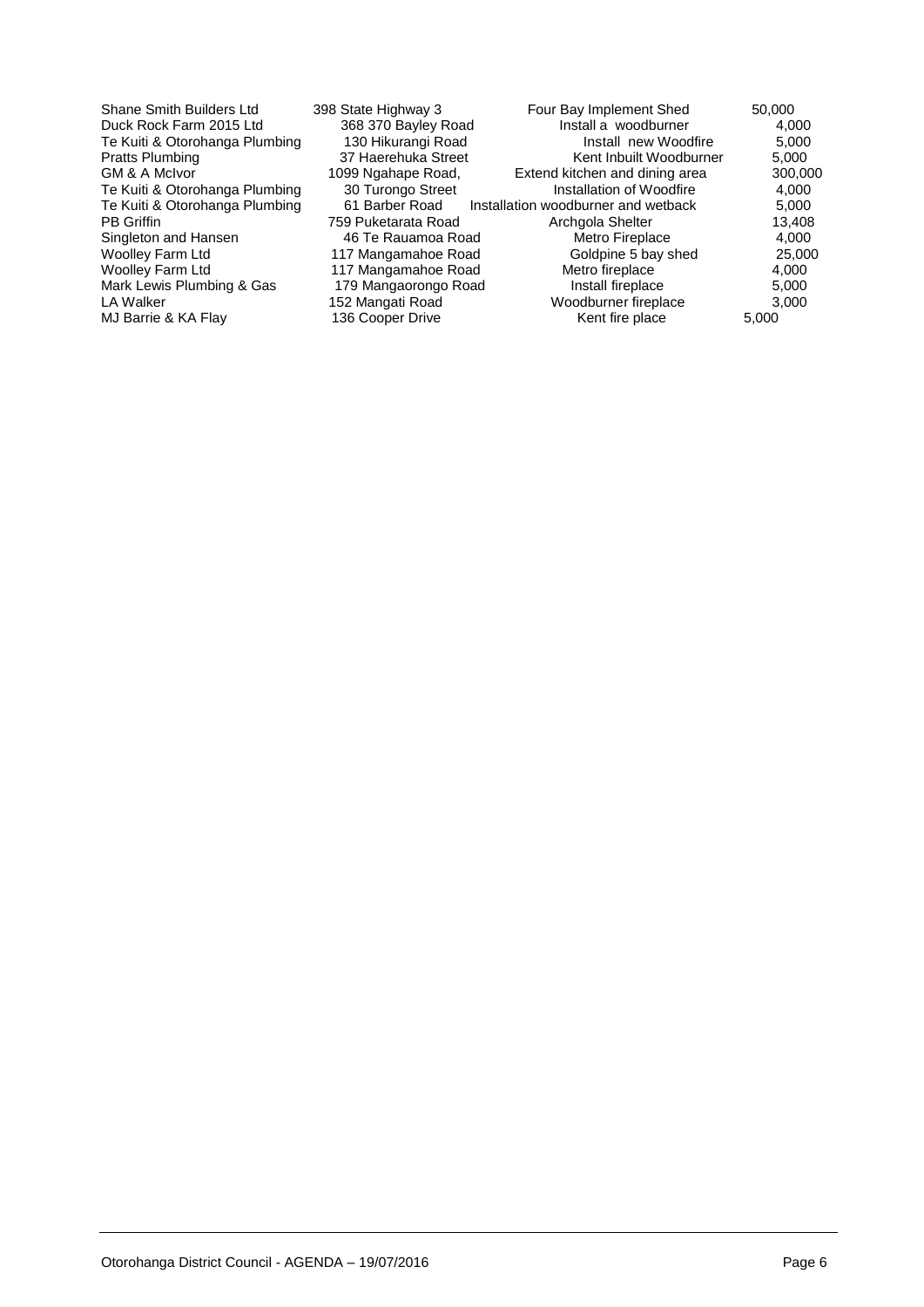#### **ITEM 324 ENVIRONMENTAL HEALTH OFFICER/LIQUOR LICENSING INSPECTOR'S REPORT FOR APRIL TO JUNE 2016**

**To: His Worship the Mayor and Councillors Otorohanga District Council**

**From: Environmental Health Officer / Licensing Inspector**

**Date: 19 July 2016**

#### **Relevant Community Outcomes**

- The Otorohanga District is a safe place to live
- Ensure services and facilities meet the needs of the Community
- Promote the local economy and opportunities for sustainable economic development
- Manage the natural and physical environment in a sustainable manner

#### **Executive Summary**

The Environmental Health Officer and Licensing Inspector's report for the period April to June 2016.

#### **Staff Recommendation**

It is recommended that:

The Environmental Health Officer and Licensing Inspector's report for April to June 2016 be received.

#### **Report Discussion**

#### **Sale and Supply of Alcohol Act 2012**

I undertook a local alcohol policy presentation at the Kawhia Sports Club on 13 April 2016. The morning seminar was organised by Club Champs, an initiative of the Waikato District Health Board to assist clubs undertake the sale of alcohol in a safe manner. The seminar was attended by clubs in Otorohanga and Waitomo District areas and the local police officer. The invitation was also extended to off and on licence holders in Kawhia and was well attended by the various operators from the township. There were also presentations from NZ Fire Service and the Waikato District Health Board.

A quarterly collaboration meeting took place between Otorohanga District Council, Waitomo District Council, NZ Police, NZ Fire and Waikato District Health Board on 25 May 2016 at Te Kuiti Hospital.

This meeting satisfies the requirements of s.295 Sale and Supply of Alcohol Act 2012 under which agencies have a duty to collaborate. Discussions included issues around enforcement, clarification of requirements and interpretation of the Act. Neither the police nor the health board raised any concerns regarding licenced premises operating in the Otorohanga District.

The police and the health board undertook a controlled purchase operation on 24 June 2016. It was once again pleasing to see that the minors were refused service at the four off licences in Otorohanga. There have been no complaints this quarter regarding alcohol licensed premises.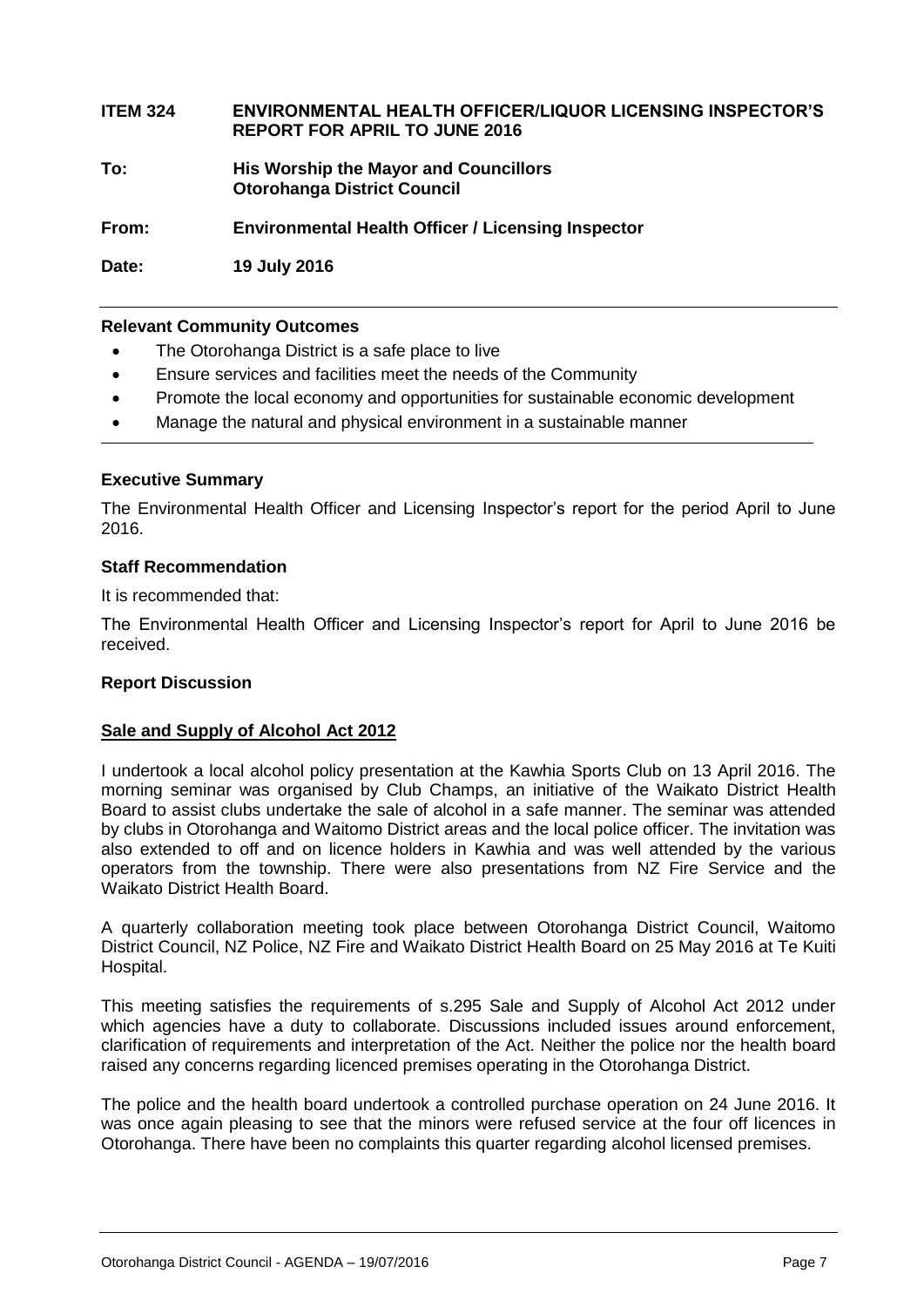#### **Liquor Licensing Statistics**

|           | On Licences               | New        |   |
|-----------|---------------------------|------------|---|
|           |                           | Renewals   | 1 |
| $\bullet$ | <b>Off Licences</b>       | New        | 0 |
|           |                           | Renewals   | 0 |
|           | <b>Club Licences</b>      | <b>New</b> | 0 |
|           |                           | Renewals   | 2 |
| $\bullet$ | Managers certificates     | New        | 1 |
|           |                           | Renewals   | 3 |
|           | Special licences          |            | 9 |
| $\bullet$ | <b>Temporary Licences</b> |            | 2 |

#### **The Health Act 1956**

#### Food

The new Food Act 2014 is now in force and the first tranche of businesses have now transitioned to the requirements of the new Act.

The initial audits have developed into mentoring sessions with the new operators as they begin to understand their responsibilities and expectations around the new Act. It is appreciated that this is a steep learning curve for everyone involved and the time taken to

Businesses previously registered under the Food Hygiene Regulations 1974 will continue to do so until it is time for them to transition. The various transition dates are set out by the Ministry of

Primary Industries and operators have been advised of these deadlines. There has been one food complaint received by a customer experiencing illness after allegedly consuming food from a local eatery. The operator was advised however the complaint could not

be substantiated and no further action was taken. A further two complaints were received regarding hygiene conditions in two cafes in the town. The operators were advised and undertook immediate action to rectify the situation.

There was a complaint regarding public and staff toilets at an out of town food business. The complaint was substantiated, photographs taken and the operator advised. As this was an additional visit over and above his routine inspections, the operator was invoiced for the compliance visit.

#### Public Health

There were no public health complaints received this quarter.

mentor will ultimately help them with compliance in the long term.

#### Infectious Diseases

There was no infectious disease notification received from the health board this quarter.

May Femander

#### **Mary Fernandez ENVIRONMENTAL HEALTH OFFICER / LICENSING INSPECTOR**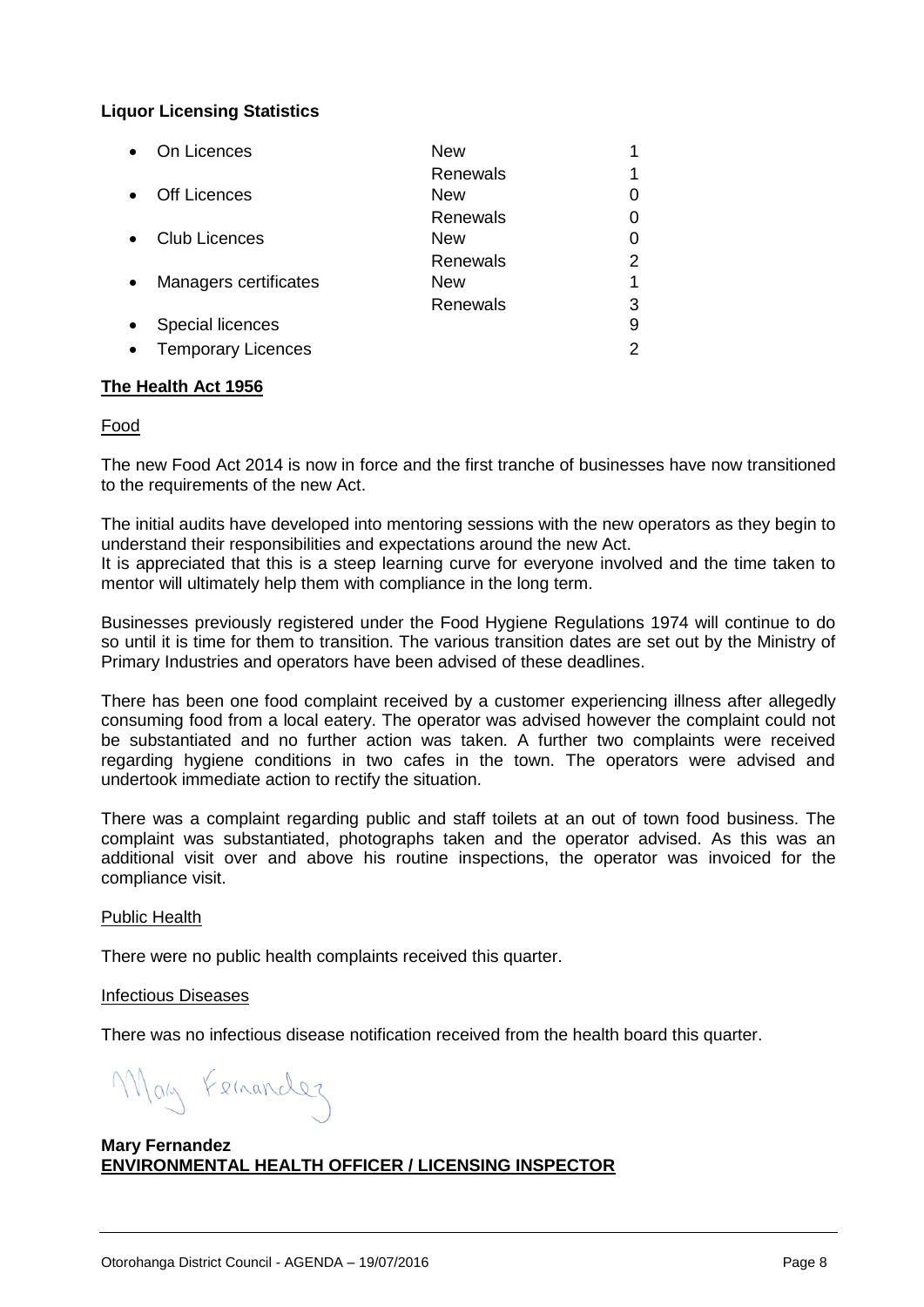**ITEM 325 ANIMAL CONTROL OFFICERS REPORT FOR APRIL TO JUNE 2016**

**To: His Worship the Mayor & Councillors Otorohanga District Council**

**From: Environmental Services Manager**

**Date: 19 July 2016**

#### **Relevant Community Outcomes**

- The Otorohanga District is a safe place to live
- Ensure services and facilities meet the needs of the Community
- Recognise the importance of the Districts rural character

#### **Executive Summary**

A report from the Environmental Services Manager on Dog and Animal Control activities in the District for the period April to June 2016.

#### **Staff Recommendation**

It is recommended that:

The Environmental Services Manager's report on Dog and Animal Control for April to June 2016 be received.

#### **Report Discussion**

|                                                              | <b>April</b> | <b>May</b>     | June            |
|--------------------------------------------------------------|--------------|----------------|-----------------|
| No. of Registration Notices issued<br>1.                     | 0            | 0              | 0               |
| 2.<br>No. of Property visits for Registration Checks - Rural | 10           | 5              | 17              |
| 3.<br>No. of Property visits for Registration Checks - Urban | 26           | 17             | 36              |
| No. of Property visits for SOS<br>4.                         | 4            | 2              | 6               |
| No. of Property visits for Two Dog Permit<br>5.              | 4            | $\overline{2}$ | 6               |
| No. of Complaints - Dogs Actioned<br>6.                      | 26           | 34             | 25              |
| 7.<br>No. of Complaints - Stock Actioned                     | 1            | 1              | 2               |
| No. of Street Patrols Night - Otorohanga<br>8.               | 29           | 5              | 5               |
| No. of Street Patrols Day - Otorohanga and Kawhia<br>9.      | 30           | 47             | 52              |
| 10. No. of Enquiries - Registration/Dog Control/General      | 18           | 34             | 25              |
| 11. No. of Dogs Impounded                                    | 9            | 9              | 12 <sub>2</sub> |
| 12. No. of Stock Impounded                                   | 1            | $\Omega$       | 0               |
| 13. No. of Written Warnings - Dog Infringement Notices       | 0            | 1              | 0               |
| 14. No. of Infringement Notices Issued                       | $\Omega$     | 3              | 2               |
| 15. No. of Verbal Warnings - Dog Control                     | 6            | 5              | 18              |
| 16. No. of After Hours Callouts<br>.                         | 6            | $\overline{2}$ | 3               |

#### **AR Loe**

#### **ENVIRONMENTAL SERVICES MANAGER**